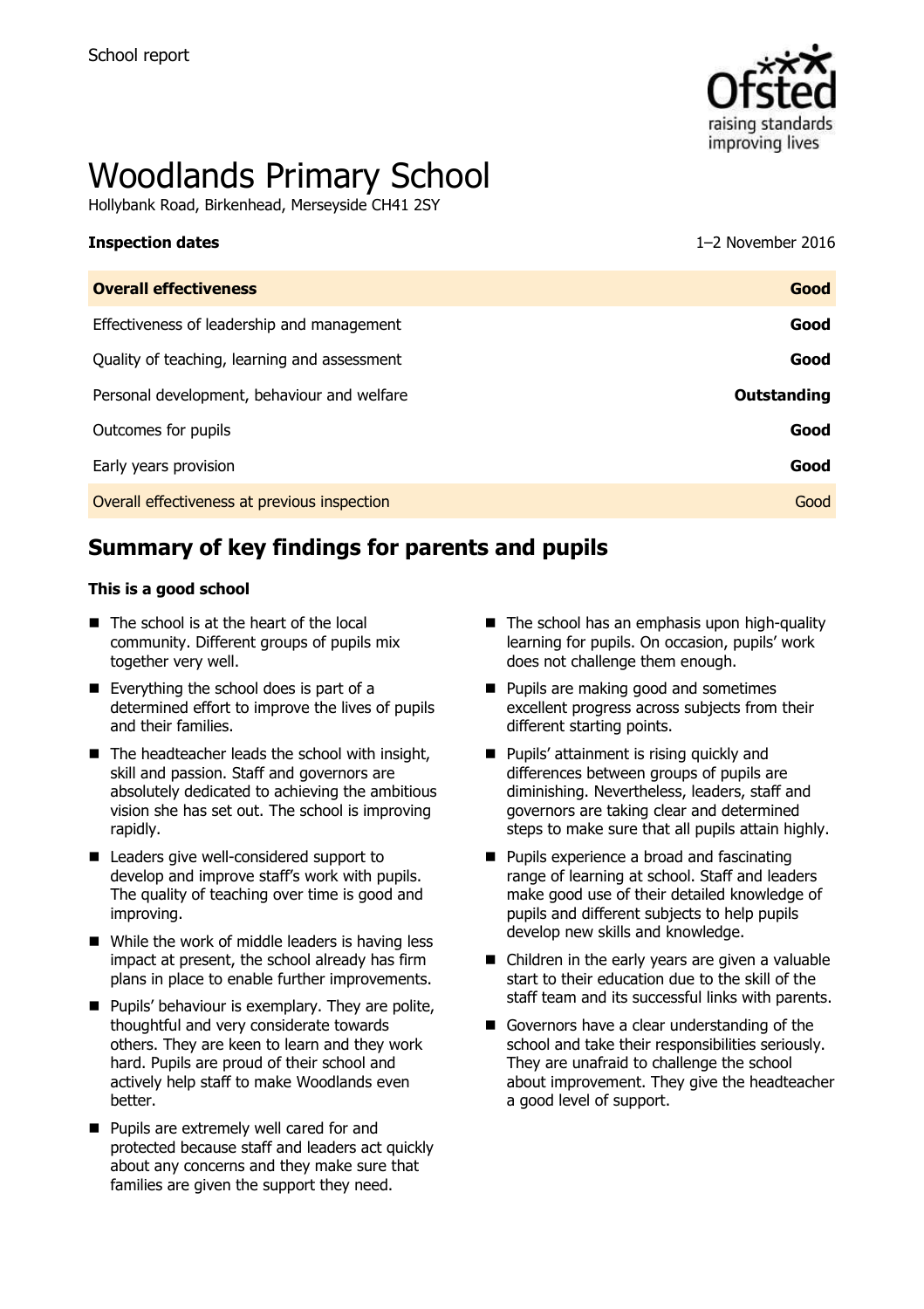

# **Full report**

### **What does the school need to do to improve further?**

- Raise pupils' attainment across subjects by:
	- ensuring that pupils' work is challenging
	- enabling middle leaders to have a greater impact on provision and practice in their areas of responsibility.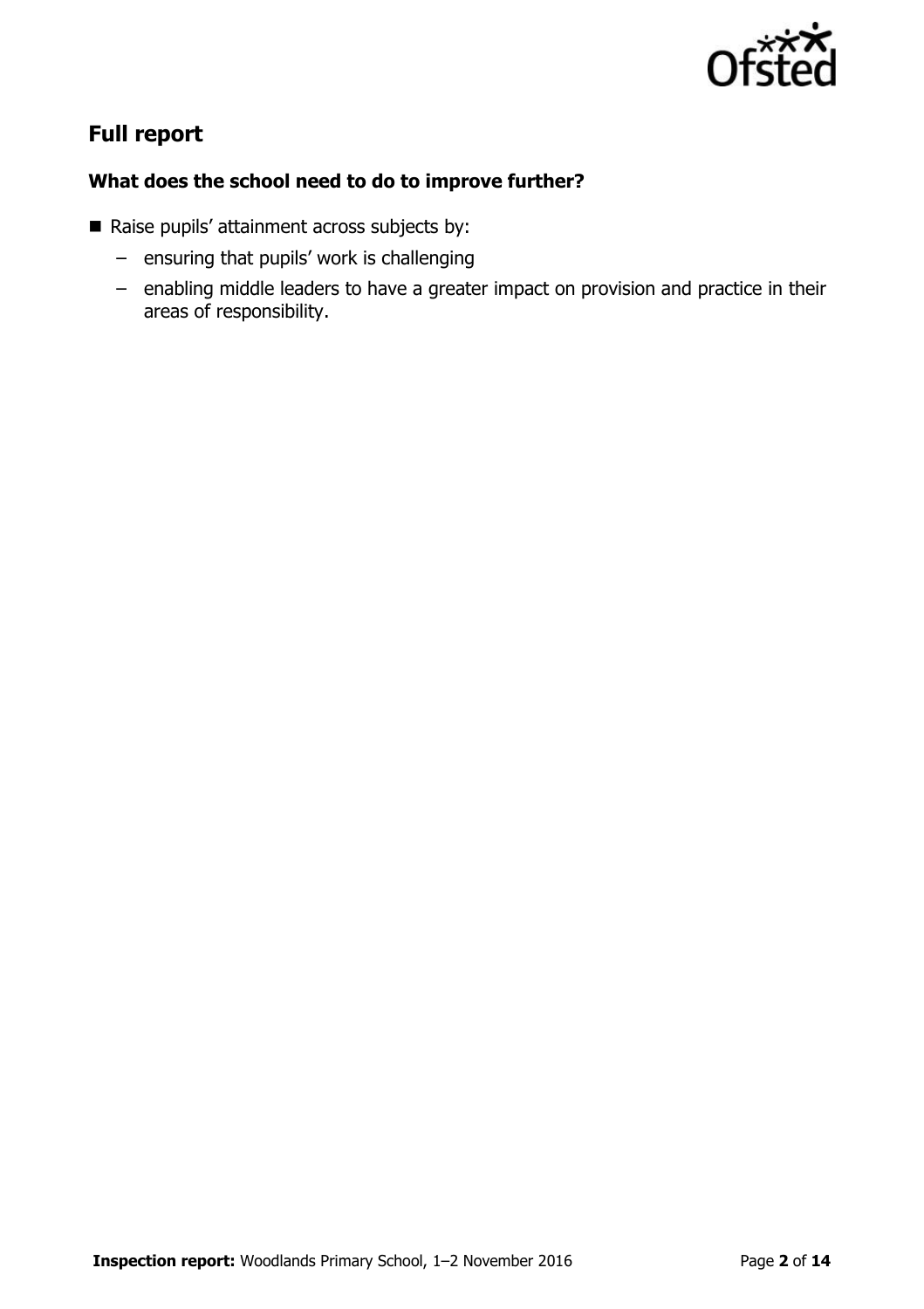

# **Inspection judgements**

#### **Effectiveness of leadership and management Good**

- Upon taking up post two years ago, the new headteacher established a clear understanding of the needs of the school and a carefully considered vision of what can be achieved. Staff and governors are dedicated to the shared vision of helping pupils achieve highly. Woodlands is a rapidly improving school and one that is at the centre of the local community. The school is considered 'light touch' for support from the local authority.
- The headteacher has succeeded in creating a school which is attractive, calm and tidy. Learning and achievement are visibly and positively celebrated. Every physical space is used to maximum effect and standards of behaviour by pupils and staff are high.
- All staff are valued and this means that teachers, teaching assistants and lunchtime staff all feel supported and engaged in the improvement of the school. Typical staff comments include, 'We welcome the challenge the headteacher gives us,' and, 'Our training makes a real difference to our work'.
- Given the high expectations for adult behaviour set by the headteacher, it is no surprise that staff relationships are very positive and mutually supportive. Newly and recently qualified teachers joining the school feel very well supported and excited about their developing careers.
- **Provision for special educational needs is led well by the coordinator. She is** knowledgeable and passionate about her role. Her work is improving outcomes for these pupils because she makes thorough checks of pupils' progress and supports her colleagues well. While other middle leaders are beginning to develop their roles, they are having less impact upon the attainment and progress for pupils. Nonetheless, clear steps are being taken to strengthen this aspect of school leadership.
- The school curriculum at Woodlands is designed carefully to broaden pupils' experiences and help them to understand the wider area beyond their locality. This means that pupils are developing a good understanding of the Wirral, including the beaches, lighthouses, libraries and art galleries. School surveys of pupils indicate that these experiences are immensely popular.
- Care has been taken to make sure that there is full coverage of the requirements of the national curriculum and this is reviewed carefully and regularly by leaders. As well as all staff being able to contribute to the design and content of the curriculum, pupils' views are valued. Hence a very popular topic of 'I can make a difference' was kept because of pupils' requests.
- A broad range of extra-curricular activities is provided for pupils and great thought has been given to timings to make sure that pupils who also attend mosque after school do not miss out on key opportunities. Drama, homework, girls' football, yoga and choir are just some of the choices. The very popular breakfast club also provides pupils with enjoyable opportunities to develop a range of skills including their coordination, communication, building and imaginative skills.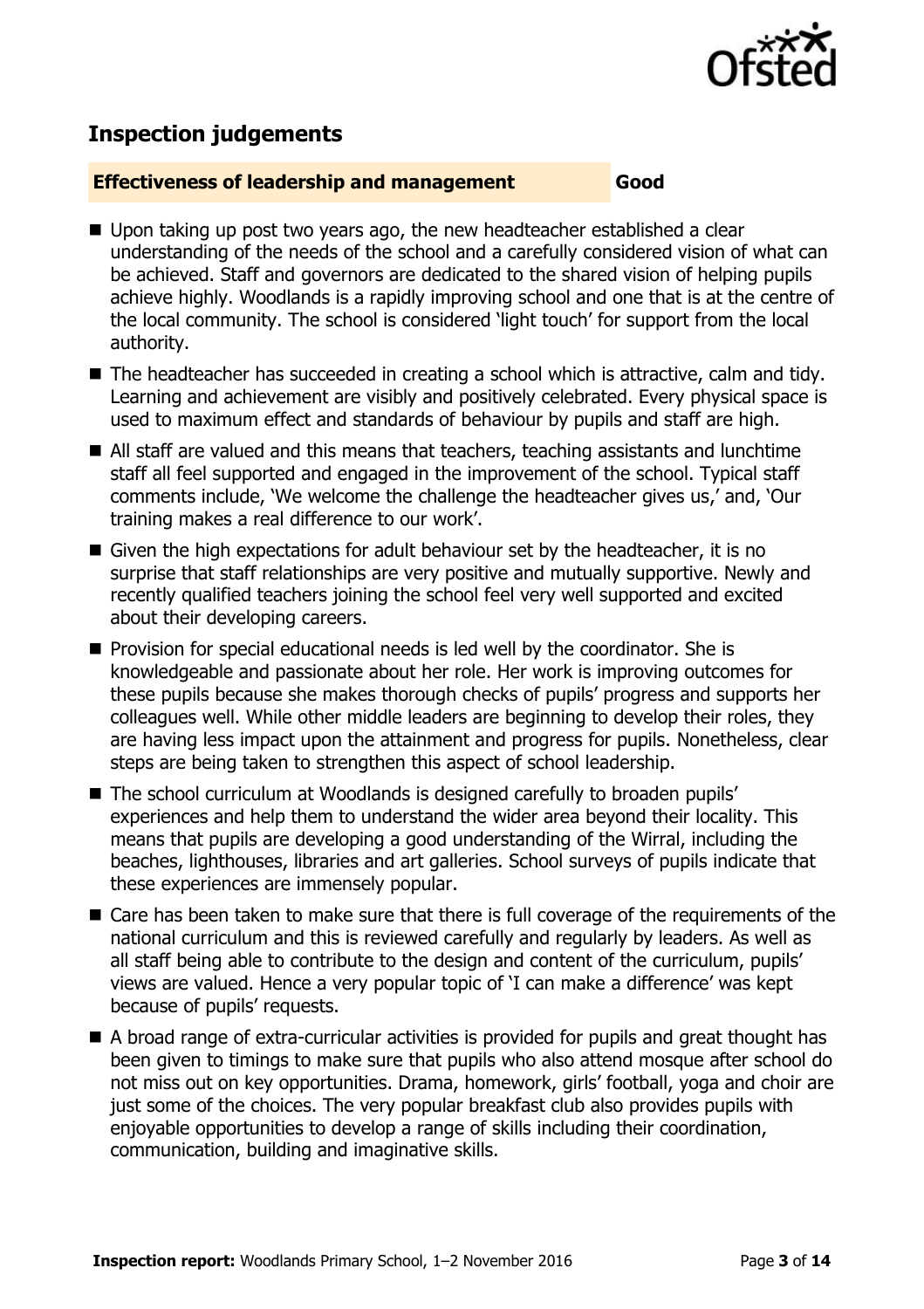

**B** Because school leaders are so focused upon the whole-school improvement priorities, additional government funding such as the pupil premium, primary physical education and sport funding and money for special educational needs is used well to broaden the curriculum and improve the quality of teaching. The planned impact is clearly identified and reviewed systematically across the year to improve ongoing decisions.

#### **Governance of the school**

- The governing body maintains a careful overview of the work of the school. It hears from the headteacher and other leaders regularly about development and improvement. Governors take their responsibilities very seriously. They make sure that the information presented to them is in plain English and then challenged and debated fully. Governors are fully behind the vision of the headteacher to improve the lives of local families. They keep themselves up to date through training, networking and accessing national information about improving governance. They use their wideranging skills to good effect to keep the work of the school under close review.
- In order to further understand at a strategic level the progress of pupils, governors are now receiving regular updates about 'case-study pupils' to illustrate how pupils are making good or better progress. This is helping governors to be more challenging in their questions to leaders.
- Governors keep school finances under careful review and plan ahead with a clear understanding of key strategic challenges facing the school.

#### **Safeguarding**

- The arrangements for safeguarding are effective. The school does much above and beyond minimum requirements to make sure that pupils and their families are safe and protected.
- There is a strong culture of vigilance, open relationships between all staff, good training and strong community links to underpin the work of the school. There is a genuine emphasis upon listening to the child's voice in decisions made about them.
- Safeguarding is led well by the headteacher and leadership team and given additional strength through the extensive and excellent work of the school learning mentor. Staff have good knowledge of child protection and broader aspects of safeguarding. Pupils and their families are given every possible support by staff at Woodlands as well as help to access other specialist services whenever required. Case recording about pupils is excellent. Staff and leaders have a clear understanding of the vulnerabilities of individual children within the local area and use this information very well when making decisions to safeguard pupils.
- Staff have a very clear knowledge of the signs of abuse and how to refer concerns about pupils and adults. They have a good knowledge of issues such as the 'Prevent' duty, female genital mutilation (FGM) and neglect. They make sure that pupils and families receive very clear and regular advice about keeping safe when online. Because messages for pupils about safeguarding are so clearly displayed around the school, pupils have a clear knowledge of whom they can speak to from the school safeguarding team.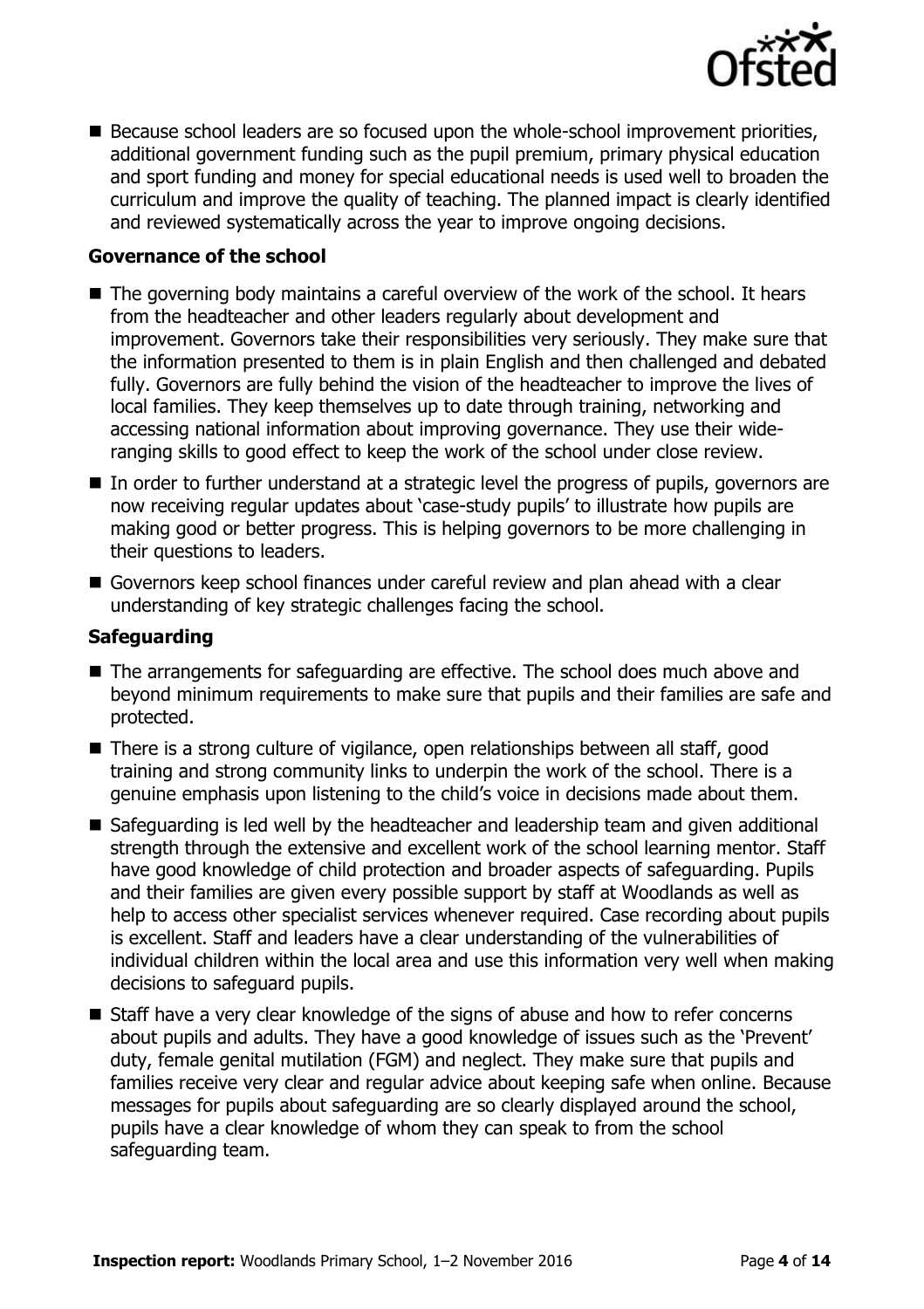

#### **Quality of teaching, learning and assessment Good**

- When the new headteacher joined the school two years ago, she identified a range of weaknesses in teaching, some inaccuracies in the assessment of pupils and variations in the quality of pupils' work. Through extensive staff training and frequent support and monitoring for the work of teachers and teaching assistants, these key issues have been tackled quickly and successfully.
- The quality of teaching over time in the school is now consistently good and pupils are making much more progress than in the past. Following a whole-school focus upon improvement, the quality of mathematics teaching is now good and the most able pupils are given work that challenges and interests them. For example, a group of these pupils in Year 6 thoroughly enjoyed an opportunity to identify questions that would assist in the construction of a wild, outdoor area at the school. They were being challenged to think about mathematical concepts of time and cost in real, meaningful situations. The teacher skilfully reminded pupils of the need to consider estimation and also checking their suggestions by considering the opposite or working backwards. This deepened their thinking and prompted much valuable learning.
- A strength of teaching across the school includes teachers and teaching assistants using precise questions to extend pupils' learning. Staff also make quick adaptations to teaching when pupils learn more rapidly than expected. This reflects the increased skills of staff due to training from leaders as well as the careful planning of which questions may stretch pupils' abilities. Teamwork between different staff is strong and a high proportion of staff commented very positively to inspectors about this aspect of their work.
- Staff and leaders have a detailed knowledge of pupils' lives and respect where pupils start in their skills and abilities. Assessments of pupils throughout the school are accurate and detailed, and make good use of insights from parents, teachers and teaching assistants. Staff often make good use of this information to match teaching to pupils' needs and to give pupils the individual practical and emotional support they need to engage well in their learning.
- The standard of pupils' work across subjects is good. Leaders have focused successfully upon making sure that staff hold high expectations of what pupils can achieve. The school's policy about feedback is applied consistently. For example, in science, pupils receive precise, science-specific feedback as well as more general feedback about how to improve their work.
- Because great thought and consideration are given by staff and leaders to the quality of the environment in classrooms and corridors, the school is a very attractive and enjoyable place to learn. High-quality displays on classroom walls celebrate learning across subjects. This extends into the school hall, for example, where some current displays positively celebrate recent improvements in the quality of pupils' writing. Pupils' work shows that staff are now making extensive use of opportunities to develop pupils' writing skills across subjects.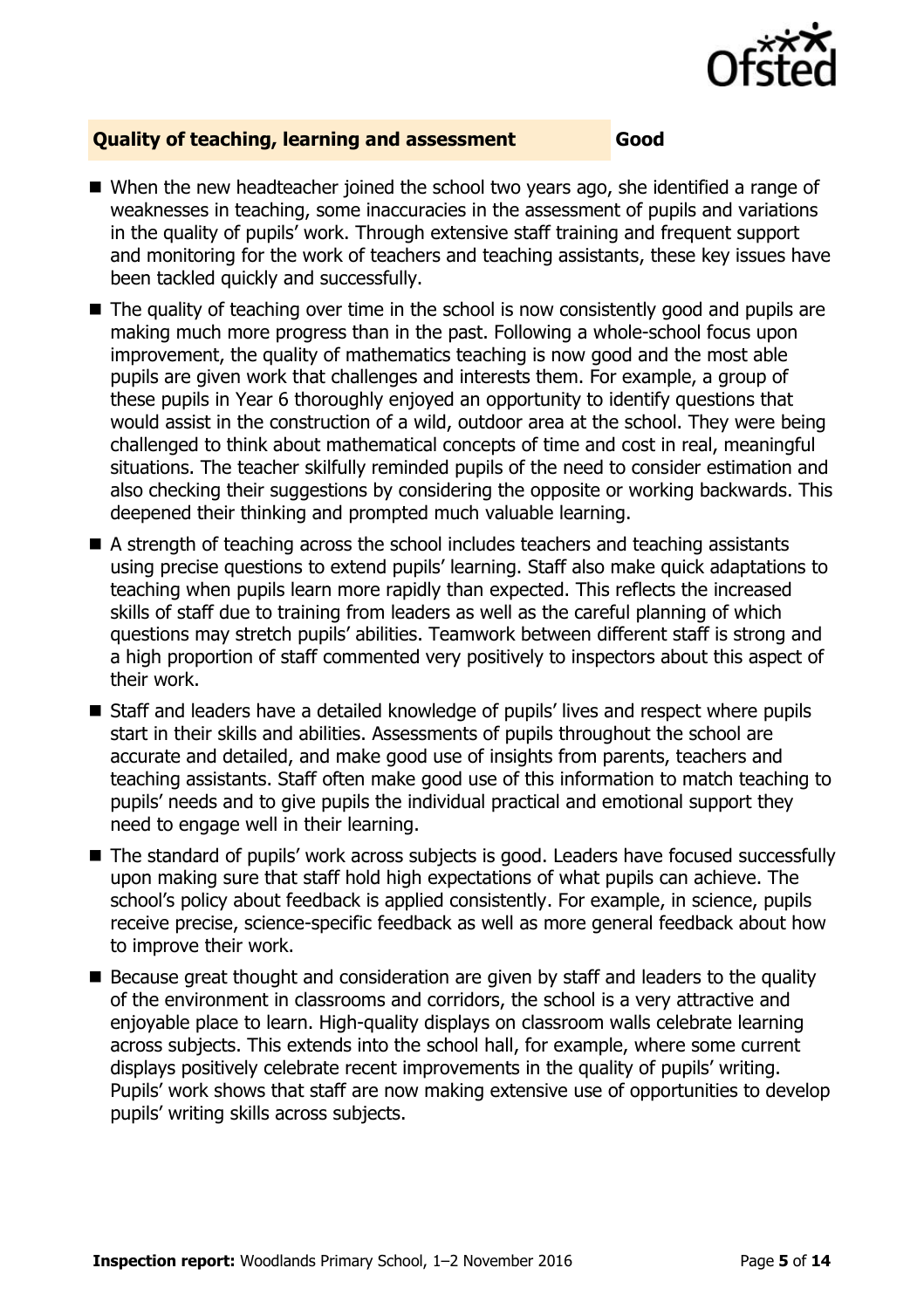

- Teaching is increasingly meeting the needs of the most able pupils. Staff and leaders are checking and reviewing these pupils' learning closely. Information is being used well to make sure most-able pupils think more deeply about what they are learning. Recent improvements in how the school groups pupils for teaching are helping the most able pupils to explore their learning in greater depth and therefore make more rapid progress.
- $\blacksquare$  In some classes, there is a lack of challenge which means that pupils do not attain high standards.
- The headteacher works well with staff to make sure that every opportunity is used to enhance pupils' learning. For example, each class is named after a famous person. Thus pupils in Years 3 and 4 have a good knowledge of whichever famous scientist their class is named after, such as Rosalind Franklin.
- $\blacksquare$  The school also uses as many ways as possible to make sure that pupils arrive at classrooms ready for their lessons. In key stage 1, a typical lunchtime break ends with pupils playing circle games with staff. This means that they arrive in classrooms calm and ready for their lessons.

#### **Personal development, behaviour and welfare <b>COULTS** Outstanding

#### **Personal development and welfare**

- The school's work to promote pupils' personal development and welfare is outstanding.
- Across school, in activities from breakfast club to singing practice, pupils demonstrate high levels of self-confidence. They keenly put themselves forward for additional responsibility such as roles on the school council because they feel that they have much to contribute to their school. Different groups of pupils respect one another and mix together very well.
- This school lives according to its values of respect, responsibility and resilience. This gives pupils many opportunities to learn about the different families and communities in their school and locality. They learn the importance of making a contribution to developing and improving their school. Because of the thoughtful way they are treated by all staff, pupils have an excellent understanding of democracy: they know that their views matter and will be fully considered in the school's key decisions that affect them. Pupils are gaining a first-rate preparation for their life in modern Britain.
- **Pupils know how to keep themselves safe online because there is extensive promotion** of safe online behaviour through lessons and school events and excellent information provided for parents.
- **Pupils have a very clear understanding of what might represent bullying and they know** to watch out for one another. Those pupils who act as 'anti-bullying ambassadors' are highly visible in classrooms and in the playground due to their red fleeces and caps. These pupils have a well-developed knowledge of how to tackle bullying. Other pupils say that they feel safe knowing that such peer support is available should they ever need it, which they say is rare.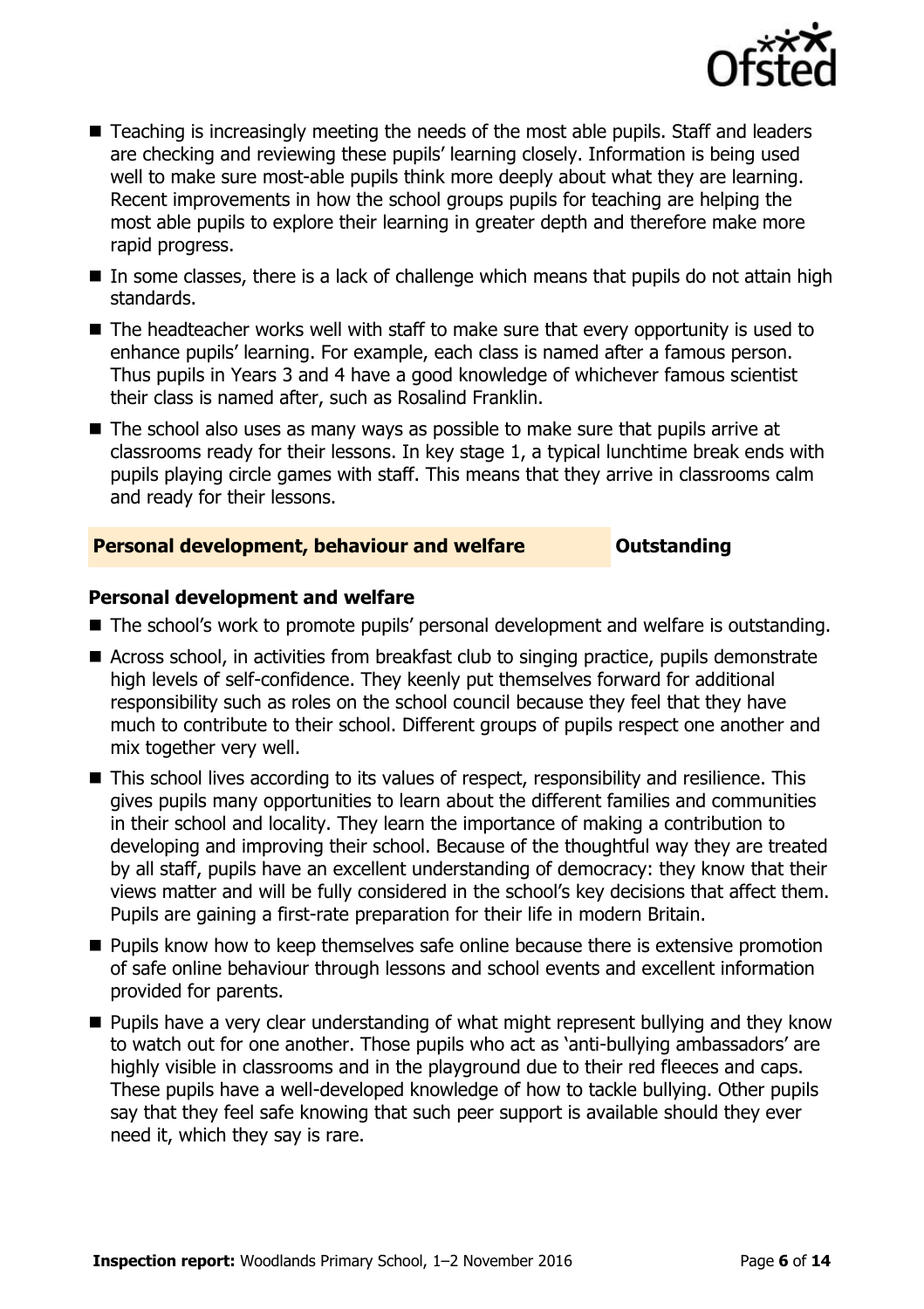

**Pupils have a very clear understanding of healthy eating and the importance of being** active. Pupils have worked on suggestions for equipment for the outside gym – now being used every day at breaktime. Pupils acting as 'junior healthy school advisers' aim to make their school as healthy as possible. They reward pupils for choosing healthy options at lunchtime on 'choc-away-Tuesday', 'no crisp Wednesday' and 'fruity Friday'. Pupils know which food choices are wise.

#### **Behaviour**

- The behaviour of pupils is outstanding. Throughout the school, pupils' conduct is exemplary. Staff and leaders have high expectations and pupils respond with absolute dedication and enthusiasm. They love their school and they want to help others to enjoy it too. They open doors for one another and adults, they frequently say please and thank you and they are politely inquisitive about visitors such as inspectors.
- **Pupils are accustomed to visits to their classrooms from visitors and school leaders and** they show consistently excellent behaviour regardless of who is watching. They rarely need staff help to think how to behave and they have an excellent understanding of how to assist others with making thoughtful choices regarding their behaviour. There are no disruptions to lessons, and across classes and corridor spaces there is a shared buzz of excitement about learning.
- **Pupils show great self-discipline and they treat the school premises with much respect.** They are very happy to take roles to tidy up after one another. These behaviours help maintain the high-quality spaces and positive atmosphere in the school that leaders and staff have developed.
- **Pupils arrive promptly at school each morning, bursting with enthusiasm for learning.** Improved arrangements for how and when pupils arrive at school are making sure that their overall punctuality is good and improving quickly. Pupils' attendance at school has risen in the past two years and is now close to the national average.
- The number of pupils who have a large proportion of absences from school has reduced dramatically because leaders and staff work closely and effectively with families and the local authority to support pupils. There are some notable examples where the school has not given up on pupils. Over time, this has meant that those pupils are given every possible chance of a good education. Nevertheless, leaders are ambitious and not complacent and so clear plans are in place to raise attendance even further.

### **Outcomes for pupils Good**

 $\blacksquare$  From low starting points, many pupils make consistently strong progress in their learning across the school. Leaders and staff have high expectations of what pupils can achieve and frequently challenge themselves about improvement. Under the leadership of the new headteacher, standards are rising quickly across the school and the quality of pupils' work is good. Many pupils currently in Years 5 and 6 are now making outstanding progress in their reading, writing and mathematics.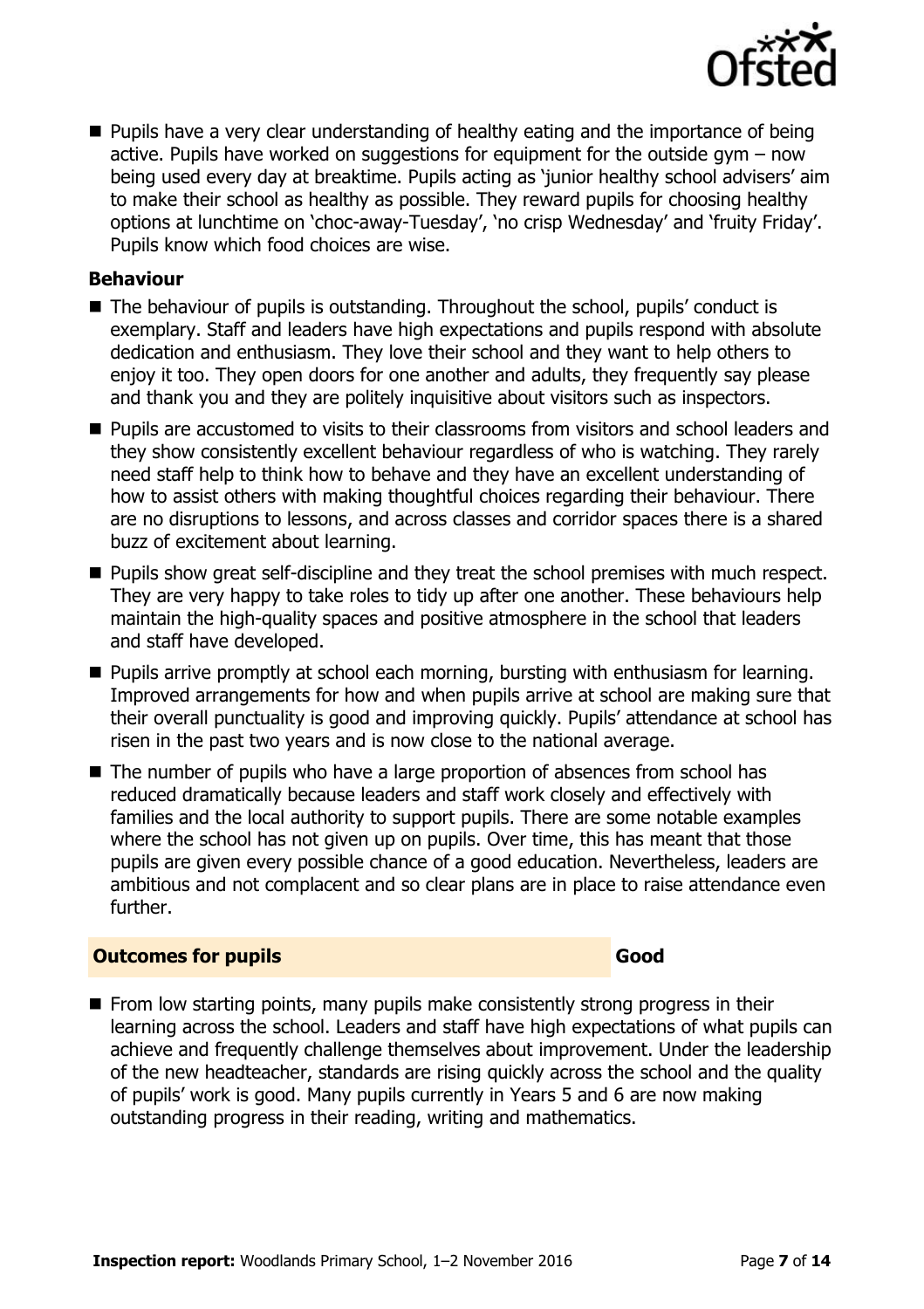

- **Pupils are greatly enthused about learning because they experience high expectations** and strong support from all leaders and staff. Older pupils feel confident about moving on to secondary school. They talk with enthusiasm about their hopes of attending university in the future. Across the school, pupils have strong self-belief in their own abilities, as well as what more they can still learn. They have clear ideas as to their possible employment in the future.
- Detailed review and planning by leaders and staff have led to much careful consideration of how best to help different pupils make up the ground they need to cover in their learning. Hence, pupil premium funding is being directed well towards increasing the time that small groups of disadvantaged pupils have extra help from teaching staff. This is helping pupils to experience a broader range of learning opportunities. As a result, disadvantaged pupils are increasingly doing well at school and the difference between them and others nationally is beginning to diminish quickly.
- At Woodlands, pupils' progress and their attainment in the new national assessments in reading, writing and mathematics in 2016 are broadly average. This information cannot be compared with that for previous years as the assessments are different and expectations of pupils have been raised. Published information for pupils in 2016 suggests that middle-ability pupils at Woodlands did not fare as well as other groups of pupils. However, detailed school tracking and analysis by school leaders indicate that this issue was specific to that year group of pupils and not a wider issue across the school. Inspectors' evidence confirms this conclusion.
- The progress made by low-ability pupils, including those who have special educational needs and/or disabilities, was strong in reading, writing and mathematics in 2016. This is because the school is placing such a close focus upon improving the abilities of pupils who need to catch up with others. Close attention is given to extra catch-up groups and support for named pupils. These ways of working are checked and reviewed very carefully by leaders.
- **Pupils who speak English as an additional language achieve well and they are making** good progress across subjects. Some of these pupils are at the early stages of learning English. Skilful support from teachers and teaching assistants, as well as excellent links between the school, families and the wider community, impact well on these pupils' learning.
- Over time, the most able pupils are increasingly being challenged and stretched in their learning. Work in pupils' books across subjects shows that the most able pupils are given high levels of independence and extended, challenging pieces of work to complete.
- **Pupils are achieving more and more successfully in science across the school because** of good teaching. For example, pupils are increasingly able to explain complex scientific concepts and their experiments, both practically and in writing.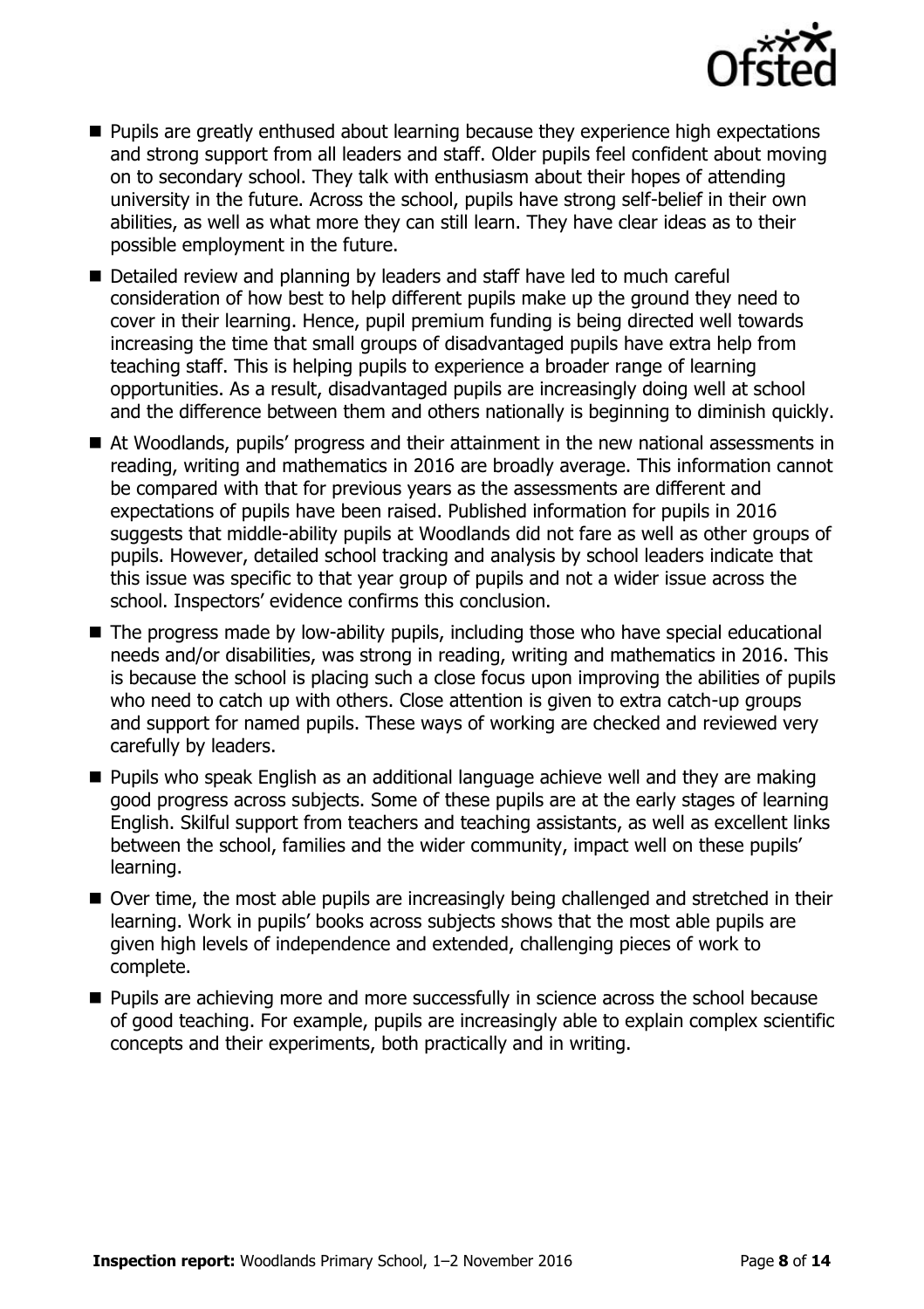

- The most able and least able readers in the school are increasingly succeeding in their reading skills. For example, boys and disadvantaged pupils are attaining more highly in the Year 1 phonics assessment than in the past at the school. Pupils told inspectors that they enjoy reading high-quality books that they can take home. Their understanding of using and applying their phonic skills is good. They are enthusiastic about literature because of the attention given by staff to reading and using stories to teach a range of subjects. For example, the story of 'Traction Man' was used in Year 2 very successfully to enthuse pupils about the story and to stimulate some learning in science.
- **Pupils'** overall attainment in the school is low but rising quickly because of concerted action by staff, leaders and governors. Together they are very clear that this focus remains their biggest priority. The school is taking clear and focused actions each half term to build on recent successes and improvements.

#### **Early years provision Good Good**

- Due to the skilful leadership of the headteacher and the early years leader, the wider successes of the school apply equally to the provision for the youngest children. The classrooms are attractive, well-planned places to learn. Children's achievements are celebrated thoughtfully in displays. Resources are high quality and every use is made of the available space to provide interesting learning opportunities.
- There is accurate, perceptive self-review of what is going well in the early years and where improvement can be made. The quality of teaching over time is consistently good and staff training impacts well upon provision and outcomes for children. Teaching, as in key stages 1 and 2, is grounded in strong teamwork between staff and high expectations of what children can achieve. Staff give children skilled, sensitive support and make talk and play a central focus of children's experiences.
- There is good engagement with parents. This assists staff to have an informed understanding of children's needs and abilities from which to plan their learning. Highquality relationships also mean that parents begin to link closely with school right from the beginning. Staff link fully with other workers whenever children need extra help and support, such as with their speech, language and communication skills.
- The recording, tracking and analysis of children's needs and abilities are well considered and used skilfully by staff to plan learning. Staff know children in detail and check their progress regularly to spot and respond to any gaps that may be emerging.
- While children's starting points are much lower than is typical for their age (and getting lower with each year group that starts in Nursery), their progress by the end of Reception is very positive. As a result, the proportion of children who achieve a good level of development is rising year on year, and while below the national average, the difference is diminishing steadily. Outcomes in mathematics, reading and writing are improving each year. Crucially, children are increasingly developing the emotional and social skills they need to unlock wider aspects of their learning and be ready for Year 1.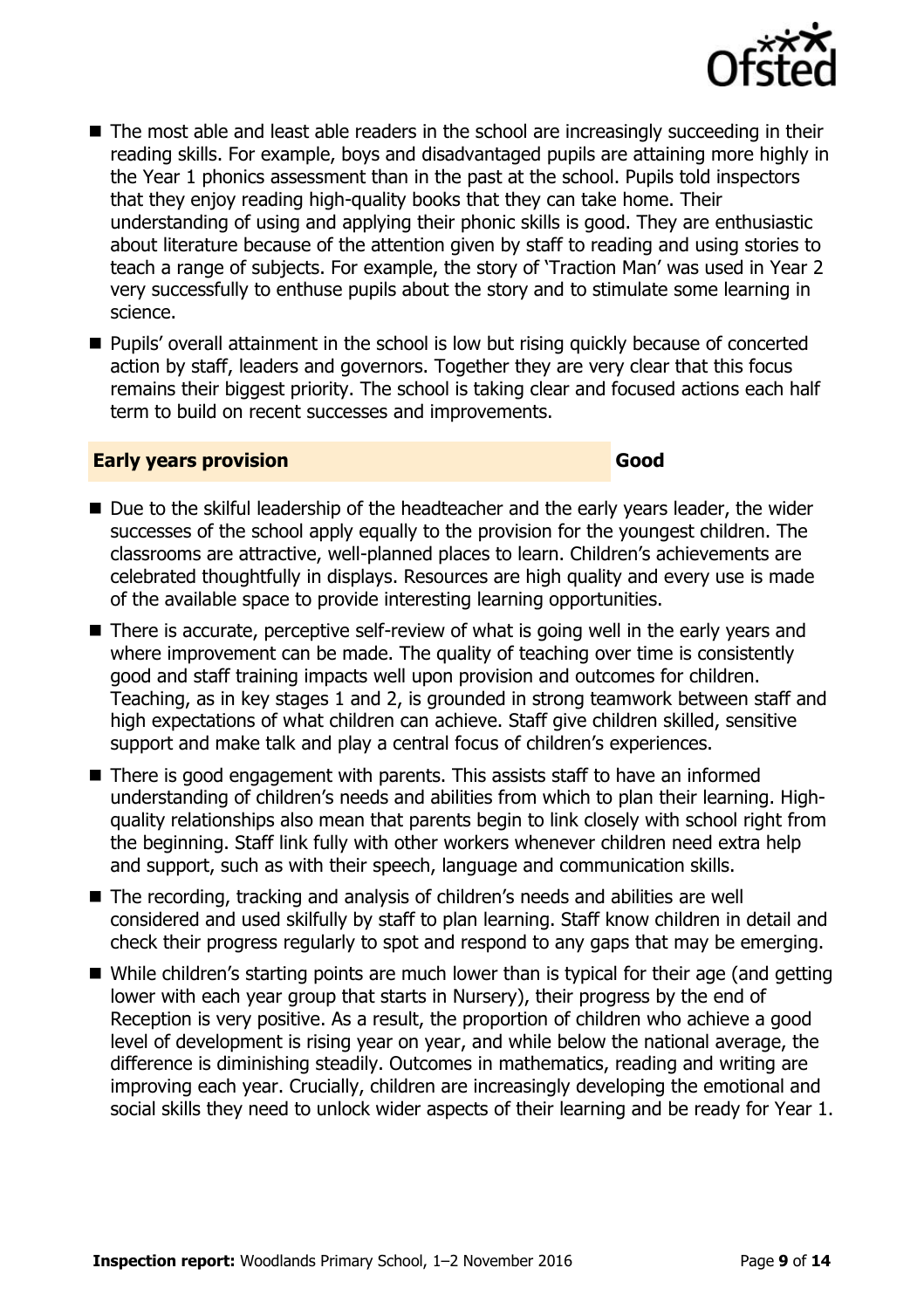

Girls, and children who have special educational needs, achieve particularly well compared with boys and disadvantaged children. Leaders have spotted this variation and are taking well-planned steps to further improve children's attainment and progress. Thus, extra government funding is spent well to make sure that there is a high number of staff to children so that children get the help they need.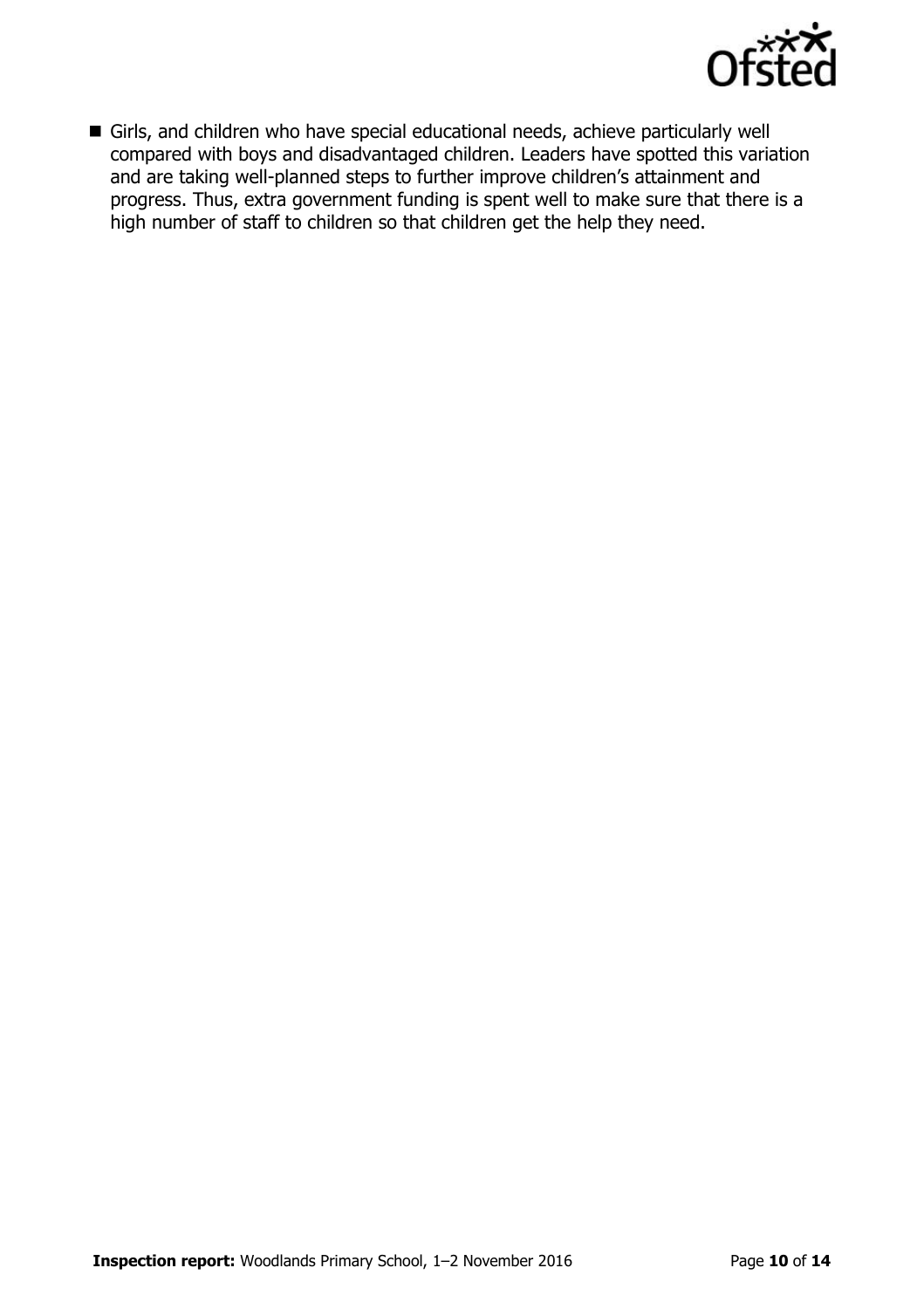

# **School details**

| Unique reference number | 104990   |
|-------------------------|----------|
| Local authority         | Wirral   |
| Inspection number       | 10003109 |

This inspection was carried out under section 8 of the Education Act 2005. The inspection was also deemed a section 5 inspection under the same Act.

| Type of school                      | Primary                              |
|-------------------------------------|--------------------------------------|
| School category                     | Maintained                           |
| Age range of pupils                 | 3 to 11                              |
| <b>Gender of pupils</b>             | Mixed                                |
| Number of pupils on the school roll | 339                                  |
| Appropriate authority               | The governing body                   |
| Chair                               | Val Maher                            |
| <b>Headteacher</b>                  | Jacquie Fleetwood                    |
| Telephone number                    | 0151 6478406                         |
| Website                             | www.woodlandswirral.co.uk            |
| <b>Email address</b>                | schooloffice@woodlands.wirral.sch.uk |
| Date of previous inspection         | 6-7 October 2011                     |

### **Information about this school**

- The school meets requirements on the publication of specified information on its website.
- $\blacksquare$  The school is larger than the average-sized primary school.
- The headteacher and some teachers are new to the school since the previous inspection. The two assistant headteachers have taken up their roles since the previous inspection.
- The proportion of pupils supported through the government's pupil premium funding is well above average.
- The majority of pupils are of White British heritage. The proportion of pupils from minority ethnic groups is above average.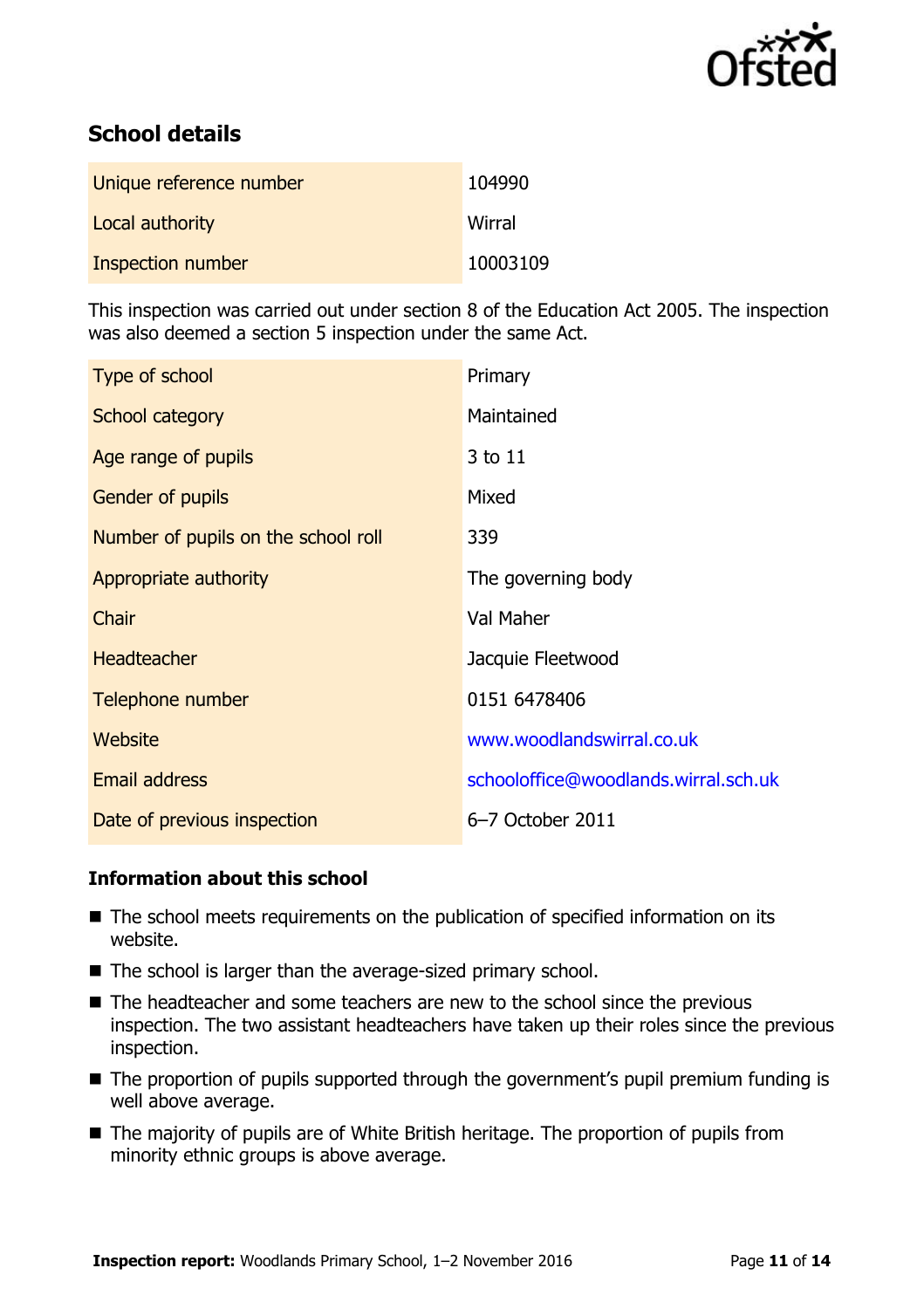

- Approximately one third of pupils speak English as an additional language, most of whom speak Bengali as their first language.
- The proportion of pupils who have special educational needs and/or disabilities is above average. A large proportion of these pupils have moderate learning difficulties and/or speech, language and communication difficulties.
- The proportion of pupils who have a statement of special educational needs or an education, health and care plan is below average.
- The school meets the government's floor standards, which set the minimum requirements for pupils' attainment and progress in reading, writing and mathematics by the end of Year 6.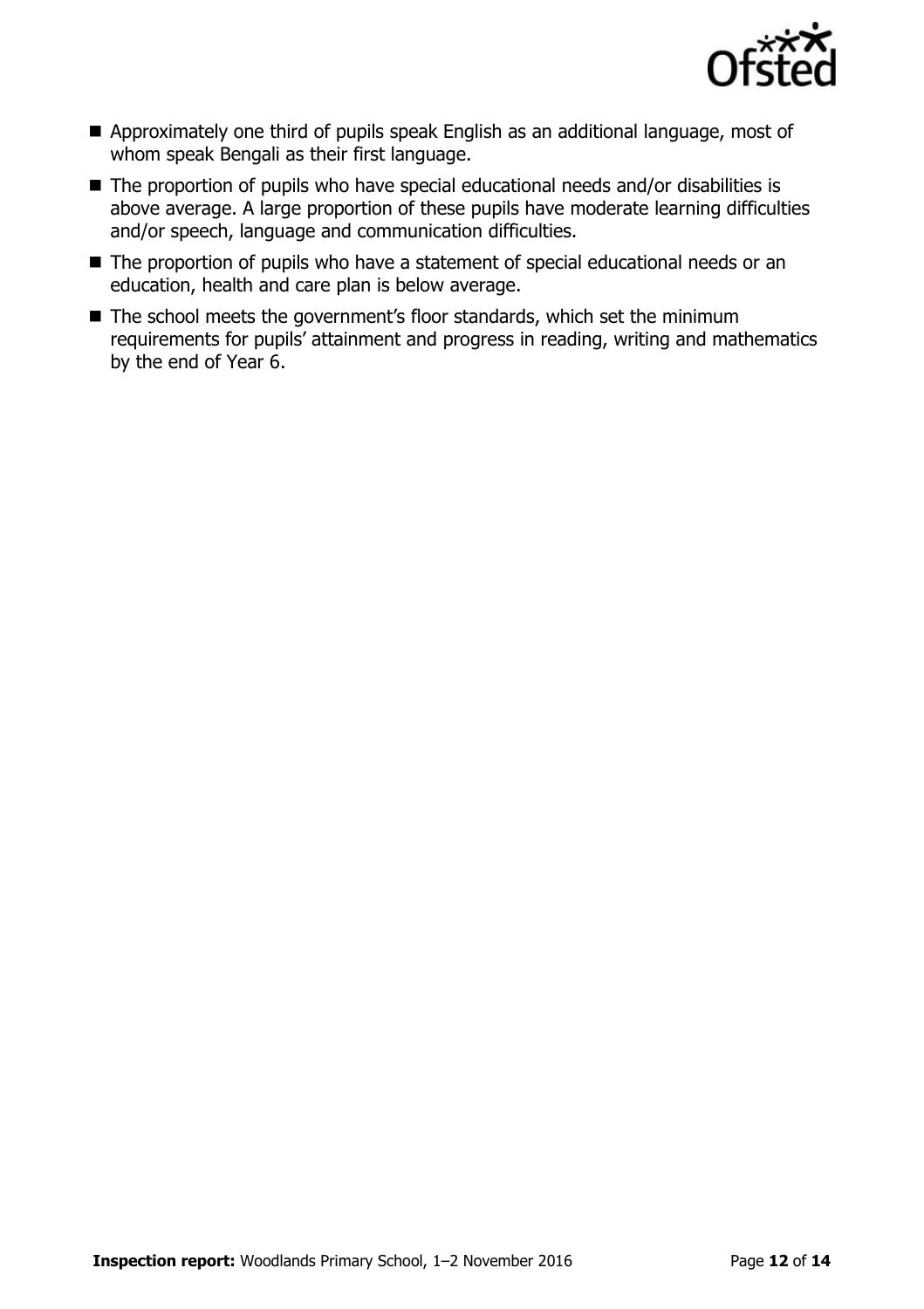

# **Information about this inspection**

- The inspectors spoke to some parents as they brought their children to school on both days of the inspection. Inspectors reviewed 10 comments made by parents in response to the Ofsted online questionnaire, Parent View.
- The inspectors observed learning in classes, the school hall and outdoors. Her Majesty's Inspector (HMI) made observations jointly with the headteacher.
- The inspectors looked at a range of pupils' work and talked to pupils about their learning. Inspectors heard some children read. HMI looked at a range of pupils' work with the headteacher.
- The inspectors spoke to a wide range of pupils in classrooms, the breakfast club and around the school. HMI also spoke to pupils nominated as 'anti-bullying ambassadors' and to pupils from the school council.
- HMI met with three members of the governing body, including the chair, and spoke to a representative of Wirral local authority.
- **Inspectors met with a range of staff throughout the inspection. HMI also spoke to 19** teaching assistants in a separate meeting to gather their views of the school.
- The inspectors considered a range of school documents, including reviews of how well the school is doing, plans for the future, information about the progress of current pupils and documents about the care and protection of pupils.

#### **Inspection team**

| Tim Vaughan, lead inspector | Her Majesty's Inspector |
|-----------------------------|-------------------------|
| <b>Elizabeth Clarke</b>     | Ofsted Inspector        |
| <b>Tina Cleugh</b>          | Ofsted Inspector        |
| <b>Maggie Parker</b>        | Ofsted Inspector        |